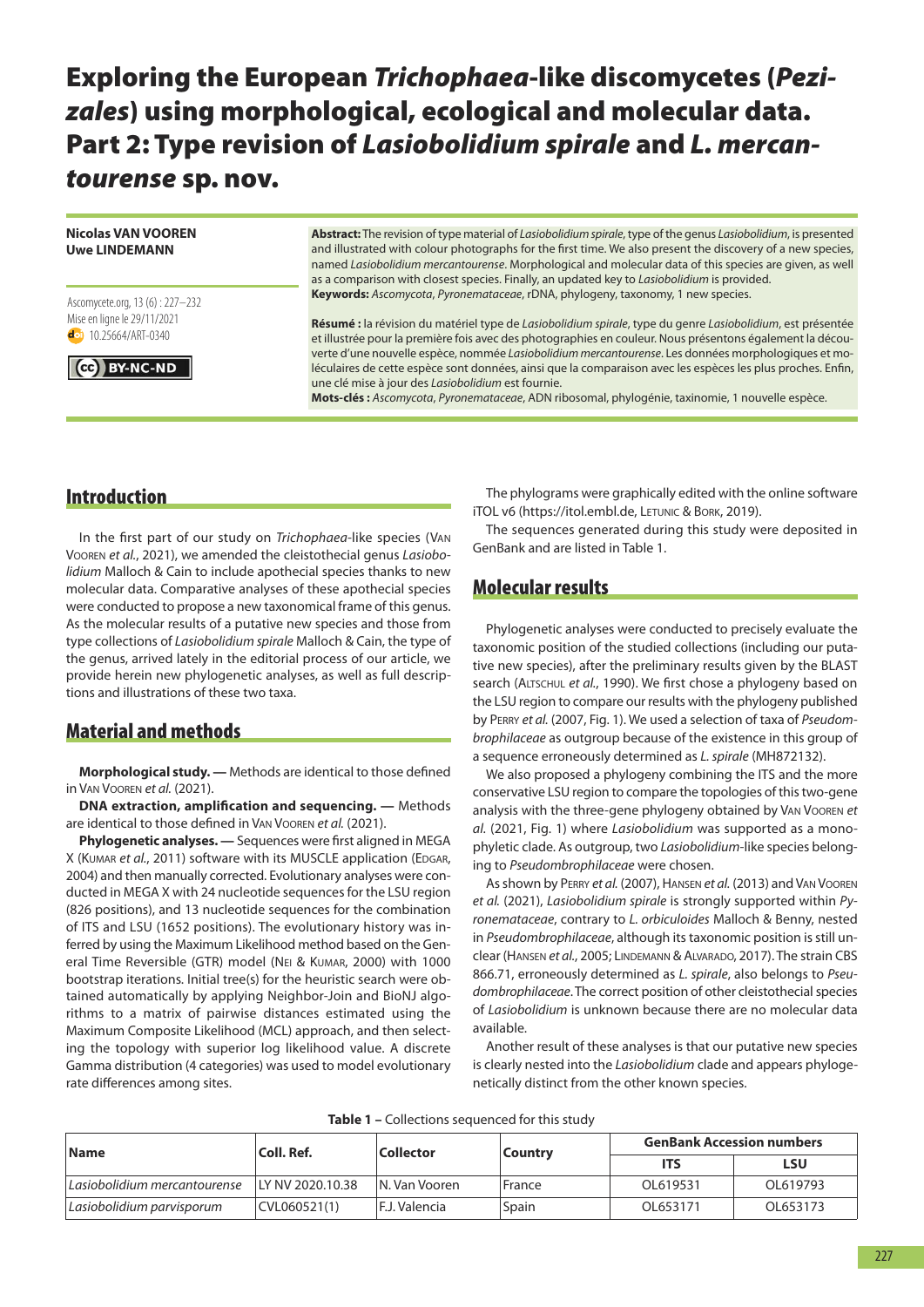

**Fig. 1 –** Phylogram of maximum likelihood (ML) of *Lasiobolidium* based on the LSu region, rooted with *Pseudombrophilaceae* spp. Nodes with ≥ 70% ML bootstrap support are annotated with their support values. Terminals that represent sequences obtained during this study are in bold.



**Fig. 2 –** Phylogram of maximum likelihood (ML) of *Lasiobolidium* based on the combination of ITS and LSu regions, rooted with *Lasiobolidium*-like species belonging to *Pseudombrophilaceae*. Nodes with ≥ 70% ML bootstrap support are annotated with their support values. Terminals that represent sequences obtained during this study are in bold.

### **Taxonomy**

#### **Circumscription of** *Lasiobolidium*

an emended definition of *Lasiobolidium* was provided by VaN VOOREN *et al.* (2021). In this context, VAN VOOREN *et al.* (2021) expressed their doubt that the two fimicolous species, *L. helicoideum* Locq.-Lin. and *L. recurvatum* Locq.-Lin. (Locoun-LINARD, 1983) could belong to this genus, because of their type of hairs, i.e. thin-walled and not septate, as well as their coloured ascospores. *L. gracile* Yaguchi, Someya & Udagawa seems also excluded from this genus because of its hairs sparsely covered by brown-pigmented knots. *L. fallax* Locq.-Lin. and *L. aegyptiacum* Moustafa & ezz-eldin share morphological affinities with *L. spirale* and may be accepted in this genus, waiting for molecular evidences. Finally, a full description of known apothecial species, i.e. *L. boudieri* (Grelet) Van Vooren & Valade, L. parvisporum (Benkert) Van Vooren, M. Carbone & Rubio, L. co*prophilum* Van Vooren, Bronckers & Valencia and *L. trachysporum* Valencia, M. Vega & Van Vooren, is given in Van Vooren *et al.* (2021). Note that *Paratrichophaea michiganensis*(Kanouse) Pfister is supposed to be a member of *Lasiobolidium* based on its description (KANOUSE, 1958; PFISTER, 1988) but we did not have the opportunity to study and sequence this species.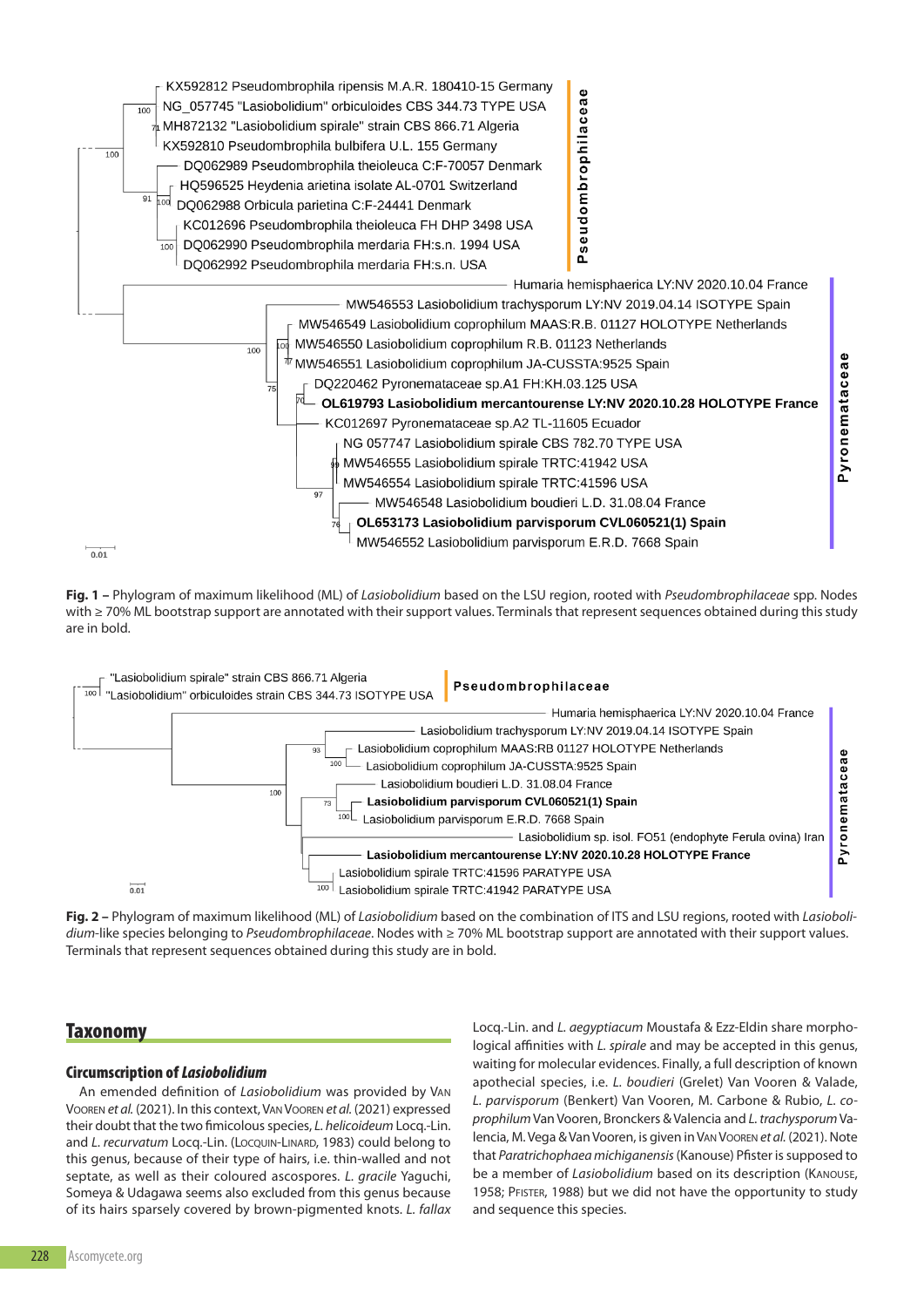#### **Descriptions**

*Lasiobolidium spirale* Malloch & Cain, *Can. J. Bot.*, 49 (6): 853  $(1971) - P1.1$ .

**Original diagnosis:**"*Coloniae in agaro "corn meal" secundum diametrem aetate* 40 *dierum* 5 *cm, ad appressas arachnoideae, hyalinae, azonatae; hyphae* 2.0–5.0 *µ crassae, hyalinae et laeves vel luteobrunneae et crustatae, irregulariter inflatae; ascogonia* 10–17 *µ crassa, septata, convoluta; ascocarpae* 170–750 *µ crassae, subglobosae vel globosae vel irregulares, luteo-brunneae, appendiculatae, granulosae, nonostiolatae; peridium ascocarporum bipartitum; appendices ascocarporum* 5.0–10.5 *µ crassae, in peridio aequaliter dispositae, aurantio-luteae, crassitunicatae, nonseptatae, helicoideae; asci* 35–62 × 12–21 *µ, irregulariter dispositi, clavati, octospori, evanescentes, nonstipitati vel brevi stipitati, nonamyloidei; ascosporae* 12–17 × 9.0–12 µ, *ellipsoideae, hyalinae, laeves, sine porae; conidia nulla*.

*HOLOTYPUS: In fimo Bovis tauri*, Bosler, albany Co., Wyoming, u.S.a., 1 Sept. 1964, Cain, TrTC 43808. In Cryptogamic herbarium, University of Toronto."

**Type:** Coll. TRTC 43808 (holotype).

The holotype contains only four apothecia. Therefore, for the type study, we used the attached slides, in order to not damage this scanty material. The ascocarps of the type seem in good condition. They are subglobose to globose, yellow-brown, 0.5–0.7 mm diam., densely covered by long curled light brown to hyaline hairs (2–3 mm in length). The fruitbodies are growing on the substrate, and the hairs obviously serve to anchor them (Plate  $1A + C$ ).

The label of the type is in conformity with the data indicated in the protologue, except the name of the determinor, J.C. Krug, is not indicated in the latter.

The observations made during the examination of the slides were supplemented by the study of three paratype collections (see data below).

#### **Description (†) of microscopical characters:**

The structure of the **excipulum** could not be observed. **Peridium** of *textura globulosa/subglobosa*, composed of brown, thick-walled cells up to 20 µm diam.; some cells on the outermost part of the peridium are elongated (ca. 30 × 10 µm). **Hairs** on all sides of the ascomata, hyaline to brown, thick-walled, not septate, not rooting, up to 3000 µm in length, 6.5–10 µm wide, widened at the base up to 20 µm. **Asci** 8-spored, without reaction in IKI; they are all collapsed, therefore a reasonable measurement is not possible. **Paraphyses** not seen. **Ascospores** biseriate, (13.2–)13.9–15.3 × 9.6–10.6  $(-11.2)$  um, Q = 1.4–1.6  $X = 14.6 \times 10.1$  um, Om = 1.5 (N = 20), ellipsoid, thick-walled, hyaline to light brown, smooth.

**Additional studied collections:** uSa. Nevada, Mineral Co., Montgomery Pass, on horse dung, 22 Aug. 1957, leg. and *det*. R.F. Cain, TrTC 41596 (paratype), ITS: MW546588, LSu: MW546554. Nevada, White Pine Co., McGill, on horse dung, 21 Aug. 1957, leg. R.F. Cain, *det*. P. adilakshmi, TrTC 41942 (paratype), ITS: MW546589, LSu: MW546555. Nevada, White Pine Co., McGill, on cow dung, 21 Aug. 1957, *leg. R.F. Cain, det. A. Punugu, TRTC 42029* (paratype).

**Distribution:** *Lasiobolidium spirale* is apparently only known from the uSa. This is quite astonishing because, in the case of coprophilous species, it is not uncommon to find them distributed worldwide, not least due to the global livestock economy.

**Comments:** The observations made during the re-examination of the type material are mainly consistent with the original description by MALLOCH & CAIN (1971). The differences are so small that they do not require further comment. Being a cleistothecial species, it was astonishing that all genetically closely related species were *Trichophaea*-like discomycetes. however, this different morphology (cleistothecium vs. apothecium) hides a number of microscopical similarities we depicted in VAN VOOREN et al. (2021). A similar observation in the genus *Warcupia* Paden & J.V. Cameron — where the type is made of cleistothecial ascomata (PADEN & CAMERON, 1972) was recently published by CarBONe *et al.* (2021) who described a new apothecial species.

#### **Updated key to the species of** *Lasiobolidium*

| 8. Marginal hairs > 500 µm, reaching 850 µm long or sometimes more; ascospores 15-20 × 10-12 µm, containing bipolar small gra-                                                                                                                                       |  |
|----------------------------------------------------------------------------------------------------------------------------------------------------------------------------------------------------------------------------------------------------------------------|--|
| 9. Ascospores 16.2-17.7 × 10.6-12.2 µm, containing persistent small granules; marginal hairs reaching 500 µm long  L. parvisporum<br>9. Ascospores 19-21 x 12-13.5 µm, containing bipolar small granules, disappearing at maturity; marginal hairs up to 340 µm long |  |

Ascomycete.org 229

L. mercantourense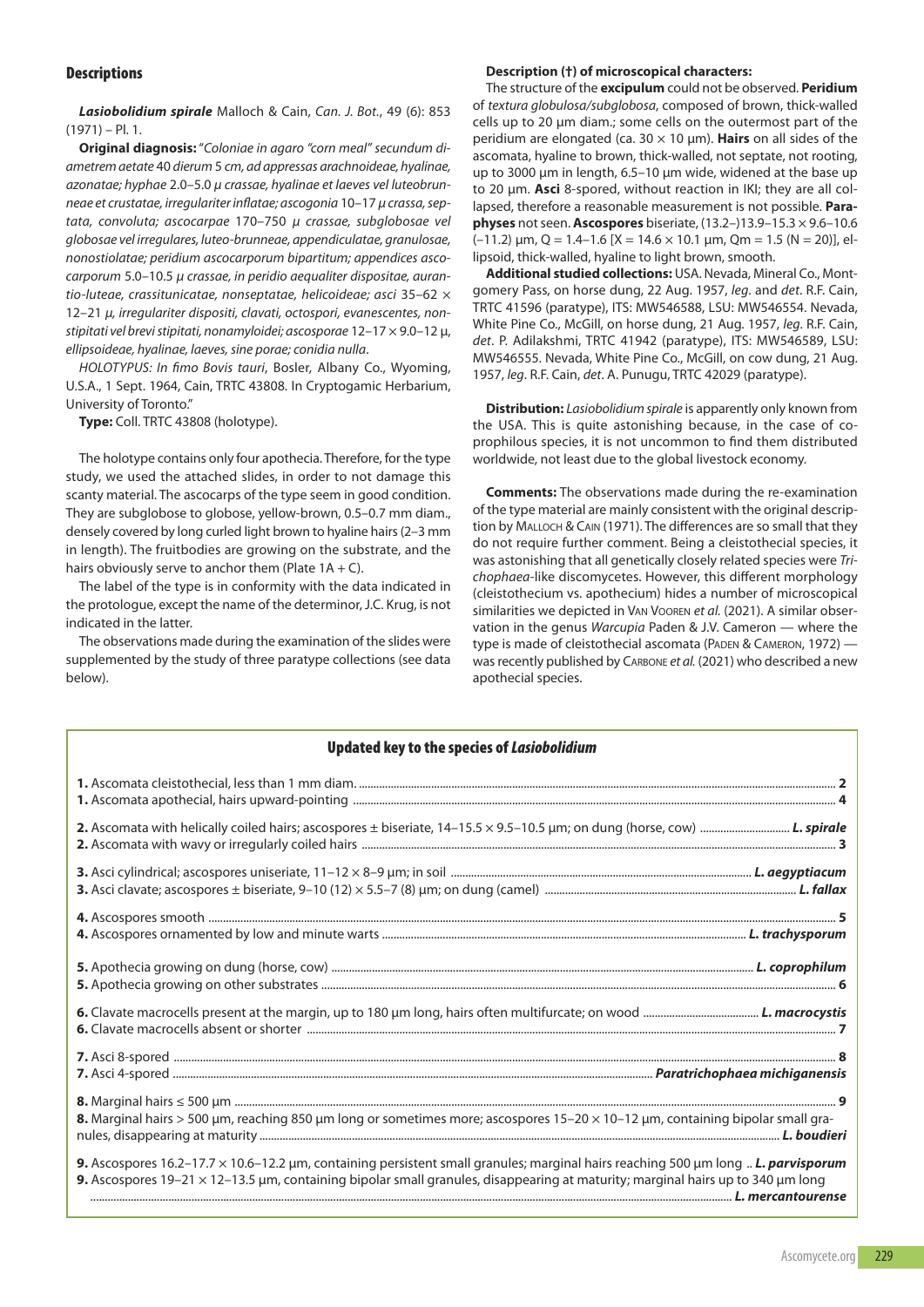

**Plate 1** *– Lasiobolidium spirale***.** A, C: Ascomata on substrate; B: Curled hair. D: Hair base; E: Ascospores, in cotton blue. F: Thickwalled hairs; G: Cells of the peridium. A, C, E + F from the holotype (TRTC 43808), B + D from the paratype TRTC 042029, G from the paratype TRTC 041596. All photos by U. Lindemann.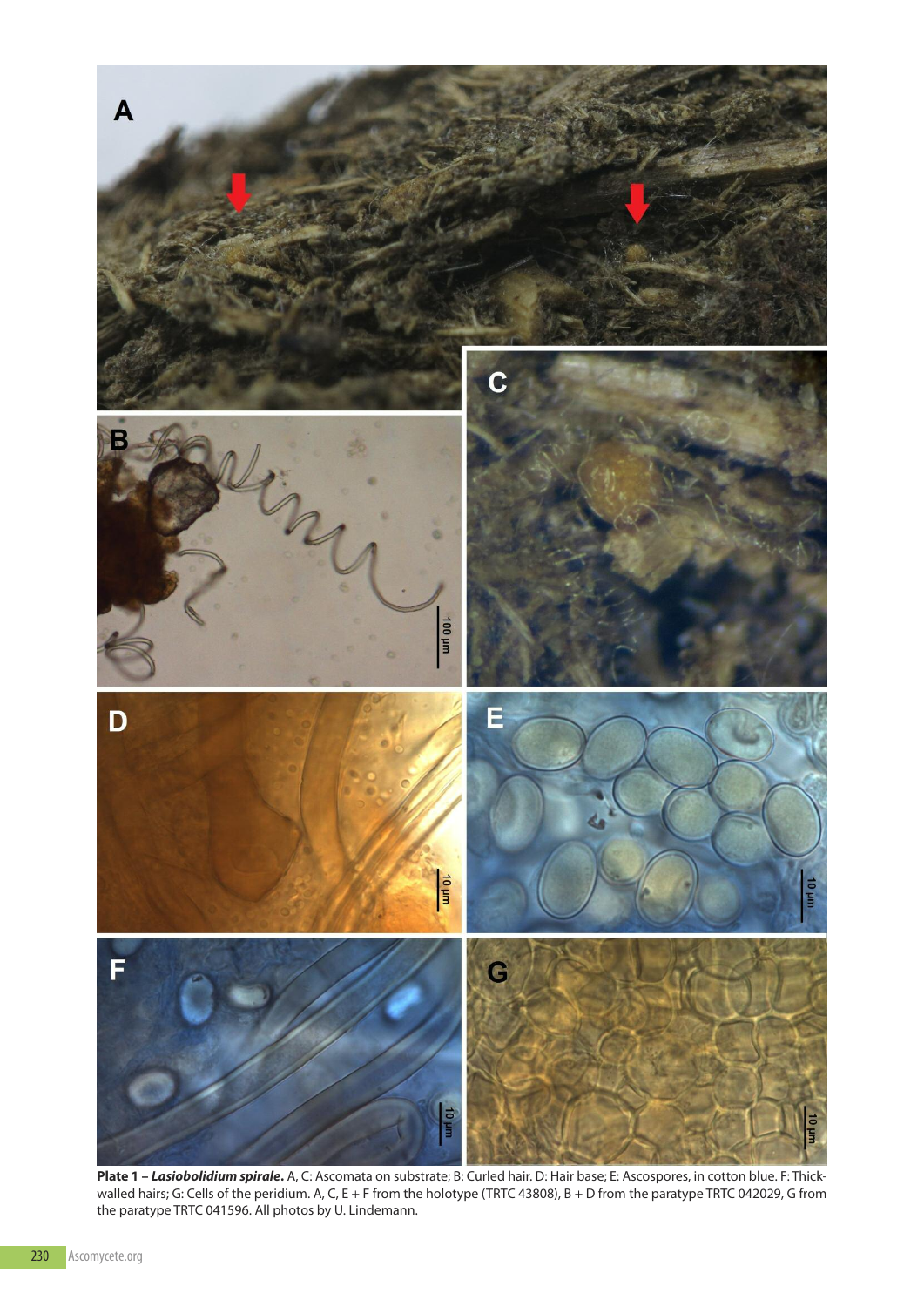*Lasiobolidium mercantourense*Van Vooren, *sp. nov*. – MB 841999 – Pl. 2 & fig. 3

**Diagnosis:** Differs from *L. boudieri* by its wider ascospores, its shorter hairs and its mountainous habitat.

**Type:** coll. LY NV 2020.10.28 (holotype).

**Etymology:** From Mercantour, the name of the French national park where the species was found.

**Apothecia** 0.5–0.7 mm diam., sessile, ± obconical, hymenium flat, whitish grey; external surface concolorous, covered with short brown hairs, upward-pointing. **Margin** hairy with brown hairs.

**Subhymenium** and **medullary excipulum** undifferenciated, of *textura globulosa*, made of small hyaline cells, 6–20 µm diam., mixed with more elongated to clavate cells. **Ectal excipulum** thin, of *textura globulosa/subangularis*, with hyaline cells, 6–27 µm wide. **Marginal cells** made of subglobose cells ± organised in *textura prismatica*. **Marginal hairs** 190–340 × 9–20 µm, superficial, septate, straight with a simple radicant base, sharp at the top, 2–3 µm thickwalled. **Excipular hairs** very similar, slightly shorter, sometimes emerging from a bulbous base. **Anchoring hyphae** present, rather short, septate, hyaline, ~3 µm wide. **Ascospores** uniseriate, ellipsoid, (18.2) 19–21  $\times$  (11) 12–13.5 µm, Q 1.5–1.7 (1.8) [X = 19.9  $\times$  12.2 µm,  $Qm = 1.6$ ,  $N = 30$ ], hyaline, smooth, without lipid drops but containing bipolar small granules, disappearing at maturity. **Asci** cylindrical, 230–250 × 13–15 µm, arising from croziers, operculate, 8-spored. **Paraphyses** filiform, hyaline, not widened at the top, 2–3 µm diam.

**Studied collection:** FRANCE. Alpes-de-Haute-Provence, Allos, Cluite forest, near "Fontaine de Valplane", 44.247505° N 6.668315° e, 1800 m a.s.l., on soil, among small mosses, along a path, under conifers (*Abies alba, Picea abies*), 14 Oct. 2020, *leg*. N. Van Vooren, herb. LY NV 2020.10.28 (holotype); GenBank ITS OL619531, LSU OL619793.

**Distribution:** Only known from original locality. Its ecology (see below) suggests it could be found in other mountainous area of southern Europe.

**Comments:** This species was discovered during an inventory made in the mountains of the National Park of Mercantour (Southern France). It was found in an ecologically interesting forest because the latter is dominated by *Abies alba* and *Picea abies* rather than larches (*Larix decidua*), that dominate other subalpine forests in this area. The first examination of these tiny ascomata immediately pointed to the genus *Lasiobolidium* as recently amended by us (VAN VOOREN et al., 2021) because of the upward-pointing hairs and eguttulate ascospores. It was first compared to *L. boudieri* (Grelet) Van Vooren & Valade, but the latter possesses longer hairs and narrower ascospores. The ecological context is also different, since *L. boudieri* has to our knownledge not been reported from such a high elevation and is often reported from wet places with broadleaf trees and scrubs (see studied collections in VaN VOOreN *et al.*, 2021: 28). *L. parvisporum* (Benkert) Van Vooren, M. Carbone & rubio is also similar to *L. mercantourense* but has shorter ascospores containing persistent granules.

## **Acknowledgements**

We acknowledge Jean-Marc Moncalvo, curator of TRTC herbarium for the loan of type collections of *Lasiobolidium spirale*. N. Van Vooren thanks the National Park of Mercantour for his financial grant during the ATBI inventory made in 2020 (European program COBIO-DIV of PITEM Biodiv'ALP – Interreg ALCOTRA), especially Marie-France Leccia and Olivier Laurent. Thanks also to Francisco Javier Valencia for having shared his data of a new collection of *Lasiobolidium parvisporum*. Finally, Rosanne Healy (University of Florida, USA) is warmly thanked for her presubmission review.

## **References**

- ALTSCHUL S.F., GISH W., MILLER W., MYERS E.W. & LIPMAN D.J. 1990. Basic local alignment search tool. *Journal of Molecular Biology*, 215 (3): 403–410. doi: [10.1016/S0022-2836\(05\)80360-2](https://doi.org/10.1016/S0022-2836(05)80360-2)
- CARBONE M., GALEOTTI G.B., LEZZI T., ATHANASIADIS A. & ALVARADO P. War*cupia cupulata* a new cup-shaped species in the cleistothecioid genus *Warcupia* (*Otideaceae*, *Pezizales*). *Ascomycete.org*, 13 (4): 145–156. doi: [10.25664/art-0330](https://doi.org/10.25664/art-0330)
- EDGAR R.C. 2004. MUSCLE: multiple sequence alignment with high accuracy and high throughput. *Nucleic Acids Research*, 32 (5): 1792–1797. doi: [10.1093/nar/gkh340](https://doi.org/10.1093/nar/gkh340)
- HANSEN K., PERRY B.A. & PFISTER D.H. 2005. Phylogenetic origins of two cleistothecial fungi, *Orbicula parietina* and *Lasiobolidium orbiculoides*, within the operculate discomycetes. *Mycologia*, 97 (5): 1023–1033. doi: [10.1080/15572536.2006.11832752](https://doi.org/10.1080/15572536.2006.11832752)



**Plate 2 –** *Lasiobolidium mercantourense in situ*.